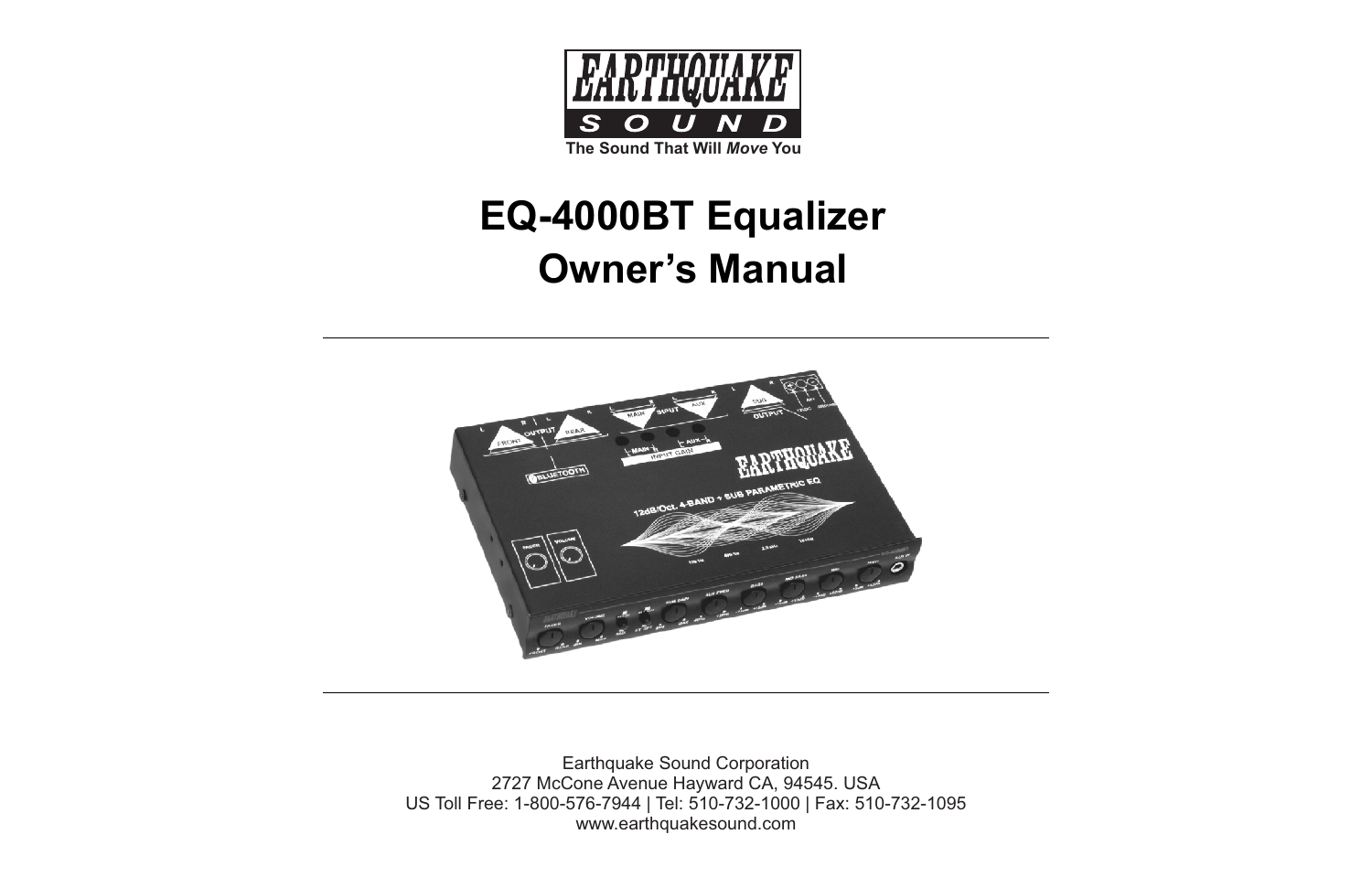### **TABLE OF CONTENTS**

| Care and Maintenance         | Page 2            |
|------------------------------|-------------------|
| <b>Front Panel Overview</b>  | Page 3            |
| <b>Wiring Configurations</b> | Page 4            |
| <b>Mounting Instructions</b> | Page 5            |
| Input Gain Settings          | Page 6            |
| <b>Warranty Guidelines</b>   | Page 7            |
| Features & Specifications    | <b>Back Cover</b> |
|                              |                   |

Earthquake products are capable of generating high sound pressure levels. You should exercise caution when operating these products. Long term exposures to high levels of sound pressure will cause perm anent damage to your hearing. Sound pressure levels exceeding 85dB can .<br>b e dangerous with constant exposure. Set your audio system to a comfortable<br>loudness level. Earthquake Sound Corporation does not assume liability for loudness level. Earthquake Sound Corporation does not assume liability damages resulting from the direct use of Earthquake amplifiers or other Earthquake products , and urges users to play their music at moderate listening levels. **CAUTION:**

| <b>SOUND LEVEL</b>                                      | <b>DURATION IN HOURS</b>                                                |                                                                                                                                                                                                                                                            |
|---------------------------------------------------------|-------------------------------------------------------------------------|------------------------------------------------------------------------------------------------------------------------------------------------------------------------------------------------------------------------------------------------------------|
| 90<br>92<br>95<br>97<br>100<br>102<br>105<br>110<br>115 | 8<br>6<br>4<br>3<br>$\mathbf{2}$<br>$1 - 11/2$<br>1/2<br>or less<br>1/4 | This chart shows Permissible<br>Noise Exposure according to the<br>US Governments Occupational<br>Safety and Health Administration<br>(OSHA) regulations that were in<br>effect at the time of this<br>publication (as per 29 CFR<br>1910.95, Table G-16). |
|                                                         |                                                                         |                                                                                                                                                                                                                                                            |

Thank you for choosing Earthquake Sound's EQ-4000BT equalizer for superior enhancement of your mobile audio system. With proper installation and responsible listening, your equalizer(s) will give you years of near perfect sound reproduction. We strongly recommend you to have your new equalizer(s) installed by an authorized Earthquake Sound dealer. Installation professionals employed by your dealer have the correct tools and knowledge to install your product neatly and successfully. Also, when your new products are installed by an authorized dealer, your product will include a FIVE (5) YEAR LIMITED WARRANTY.

If you choose to perform your own installation, your warranty will be subject to limitations. Dealer policies on handling warranty requests may vary from one dealer to the next. Please read the warranty information (page 11) in its entirety and use good judgment when making these vital decisions.

## **CARE AND MAINTENANCE**

Your Earthquake Stereo 4-Band Graphic Equalizer is an example of superior design and craftsmanship. The following advisories will help you care for your equalizer so you can enjoy it for years to come.



Keep the parametric equalizer dry. If it gets wet, wipe it dry immediately. Liquids contain minerals that can corrode electronic circuits. Additionally, liquids can cause severe electrical shock.



Use and store the parametric equalizer only in normal temperature environments. Temperature extremes can shorten the life of electronic devices and warp or melt plastic parts.



Handle the parametric equalizer gently and carefully. Dropping it can damage the circuits or cause components to break or become loose. These kind of actions can cause the units to work poorly or improperly.



Keep the parametric equalizer away from dust and dirt, which can cause premature wear of parts.

All specifications are subject to change without notice.  $\overline{2}$  2 www.earthquakesound.com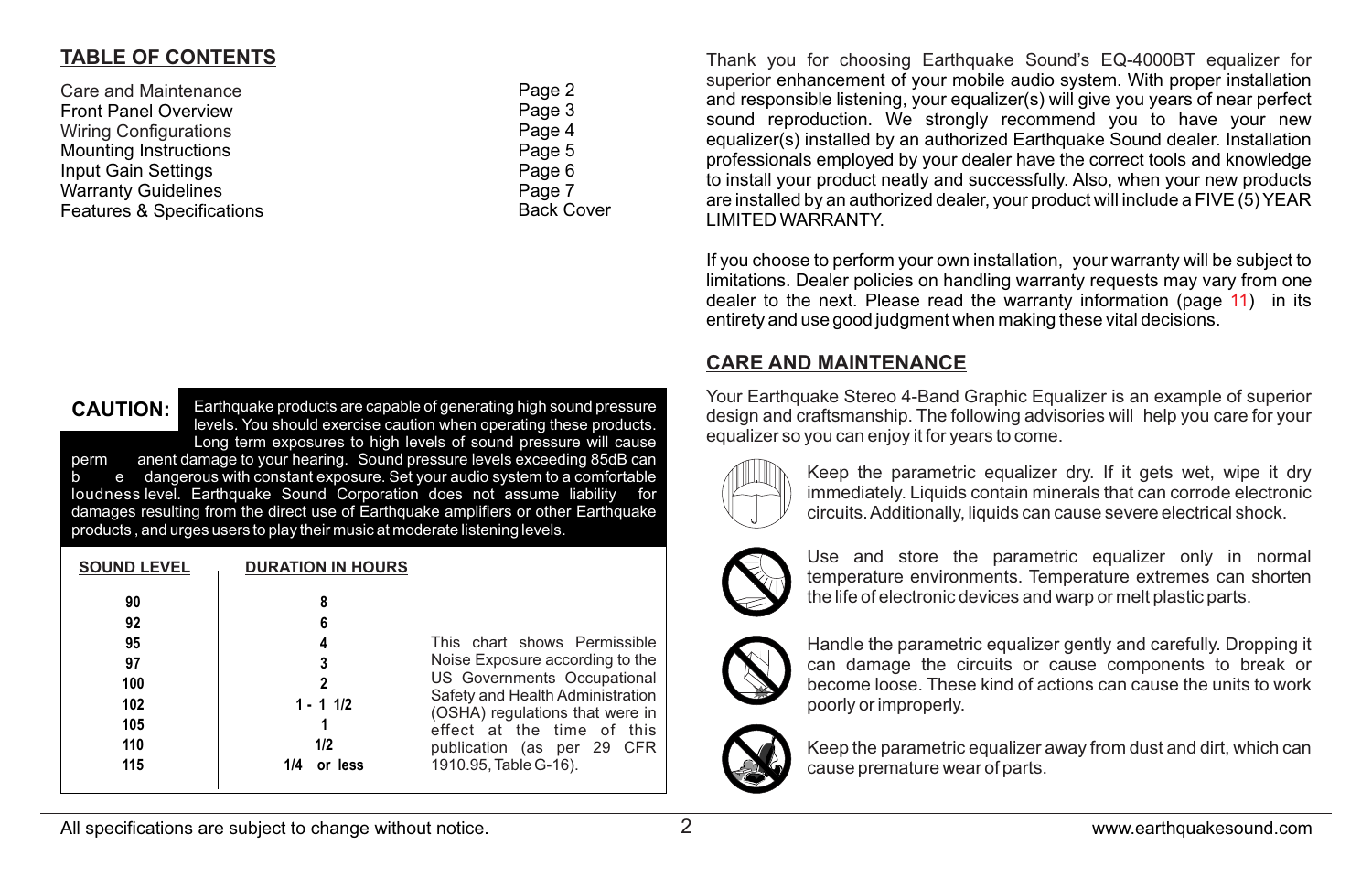

#### 1 **FADER**

Use this rotary knob to blend more action into either the Front or Rear channels of the system.

#### 2 **VOLUME Control**

Push in once to eject button then rotate to adjust volume.

#### 3 **AUX/MAIN Selector**

Push button to switch between the MAIN input and AUX input. Note that the EQ-4000BT has both front mounted and back mounted auxiliary inputs. If the front mounted auxiliary input is in use (when an audio source is plugged in through the front 3.5mm jack), the EQ-4000BT will automatically treat that audio source as the MAIN input.

#### $(4)$ **BT ON/OFF Switch**

Push button to switch turn on or off the Bluetooth<sup>®</sup> feature of the EQ-4000BT. To connect your device to the EQ- 4000BT, pop the BT button, enable the Bluetooth<sup>®</sup> of your device and pair to the EQ-4000BT. You can then wirelessly play music from your device. If you want to switch back to the MAIN/AUX input, push the BT button in and the Bluetooth<sup>®</sup>feature will be disabled.

#### **SUB GAIN & SUB FREQ Controls** 5

Gives you complete control of low musical frequency ranges. The Sub knob is equal to level control. It allows you to adjust subwoofer sound levels for a particular source type: Tape, broadcast, CD, etc.

The subwoofer frequency crossover control allows you to adjust the cross over point for your subwoofer system. The EQ-4000BT features separate dual RCA outputs for the subwoofer channel, so that the subwoofer(s) can run on a separate amplifier or separate channels of a multichannel amplifier. The crossover is adjustable from 35Hz to 100Hz. Depending on the subwoofer frequency response, adjust this knob to the most desired setting.

#### **4-BAND Controls** 6

Gives you control of the higher musical frequency ranges that most head units cannot accomplish.

#### $(7)$ **AUX IN**

This unique feature is for easy iPod and MP3 hook up. Simply plug-n-play. Once this connection has been made, it will override the MAIN input plugged into the back of the unit.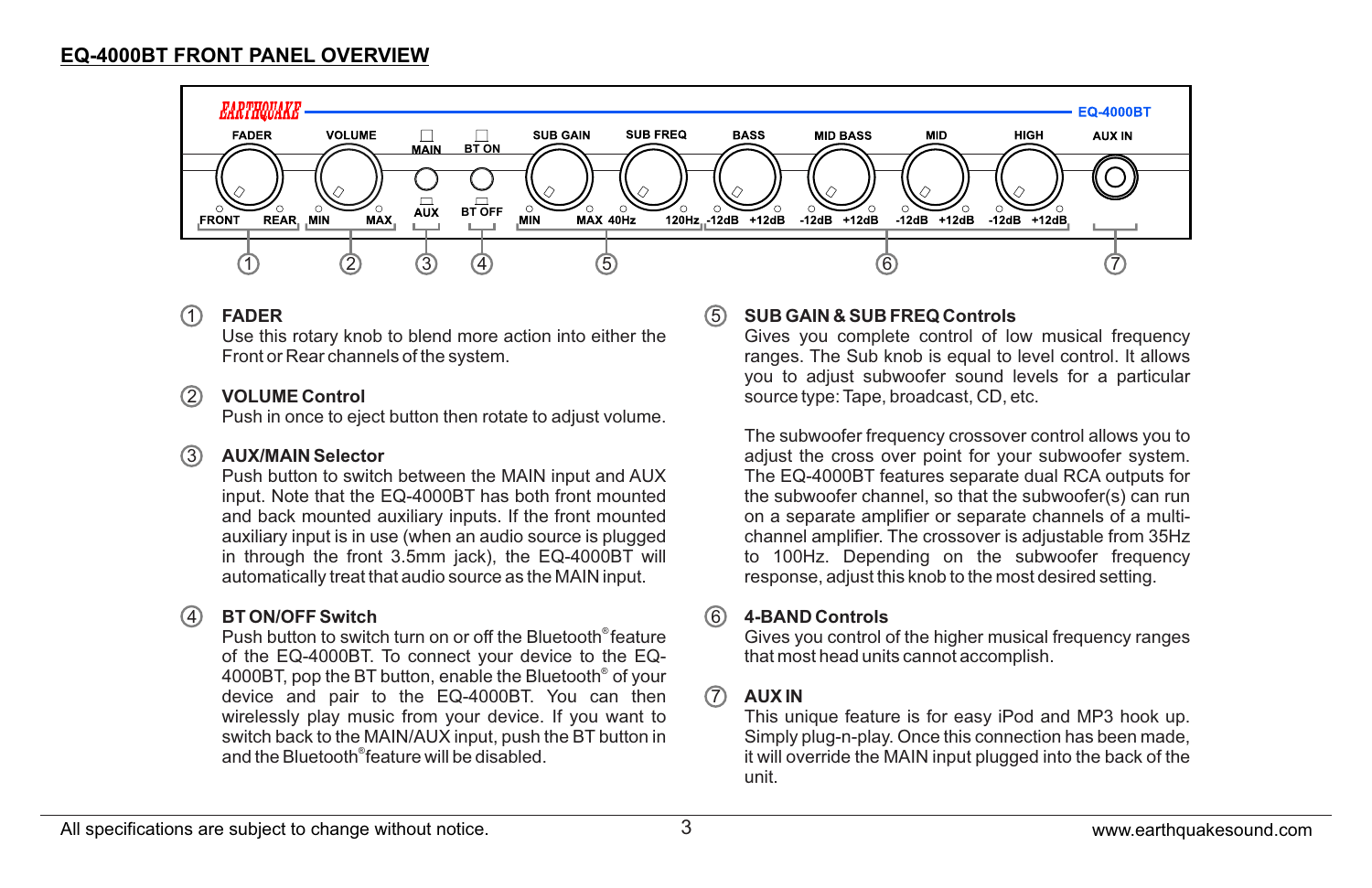### **WIRING CONFIGURATIONS**

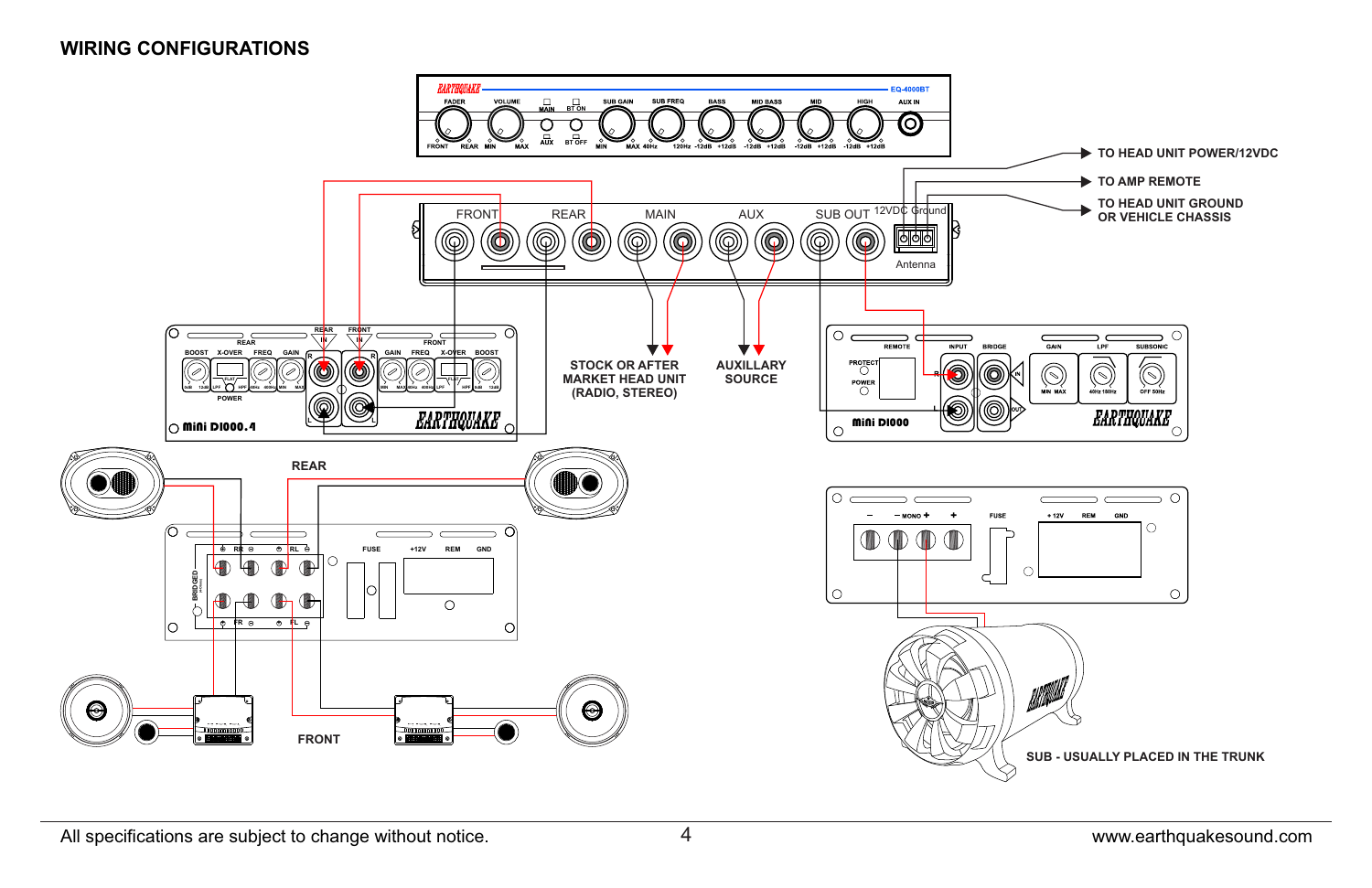### **MOUNTING INSTRUCTIONS**

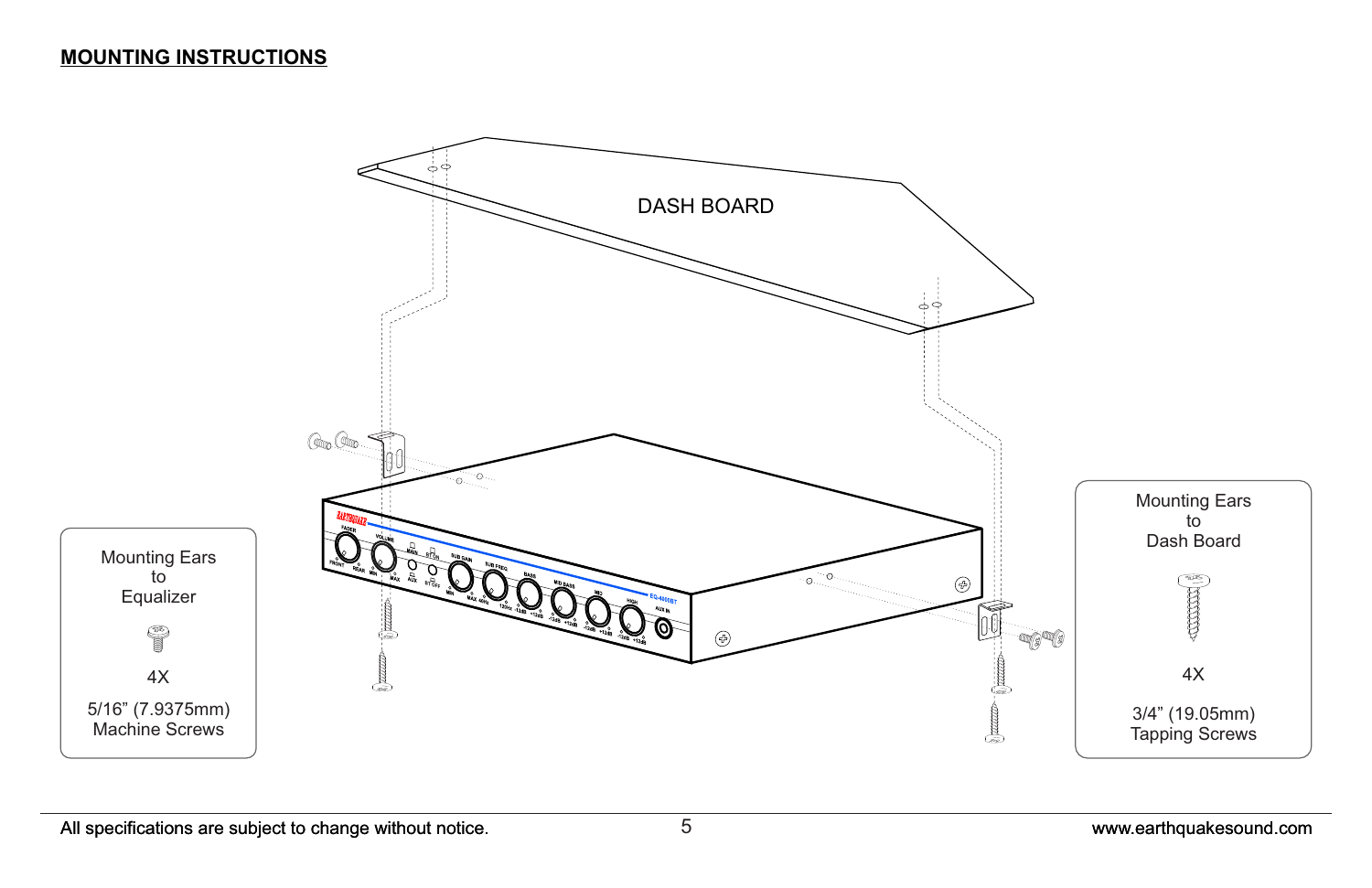### **INPUT GAIN SETTINGS**

Designed to set the maximum upper volume level, the Input Gain is a tool for installer to protect the system from excessive high volume. Note that the Input Gain level depends on the sources'maximum signal strength (expressed in Voltage). Your installer will need to know the output voltage of the source unit(s) in order to set the Input Gain accordingly.

Below, please find sample settings of the Input Gain according to the source units'output voltages:

| <b>Input Gain's Position</b> | <b>Source Voltage</b> | <b>Volume Control</b><br><b>Position</b> | <b>Front &amp; Rear Output</b><br>$V @ 0.1\% THD$ | <b>Subwoofer Output</b><br>Voltage (Sub Gain @ MAX) |
|------------------------------|-----------------------|------------------------------------------|---------------------------------------------------|-----------------------------------------------------|
| 9 O'clock                    | >13V                  | <b>MAX</b>                               | 4.2V                                              | 5V                                                  |
| 12 O'clock                   | 2V                    | <b>MAX</b>                               | 4V                                                | 5V                                                  |
| 3 O'clock                    | 1V                    | <b>MAX</b>                               | 3V                                                | 5V                                                  |
| <b>MAX</b>                   | 200mV                 | <b>MAX</b>                               | 600mV                                             | 1.6V                                                |

### **EQ-4000BT**

#### **TECH SUPPORT**

US Toll Free E-mail

1-800-576-7944 tech@earthquakesound.com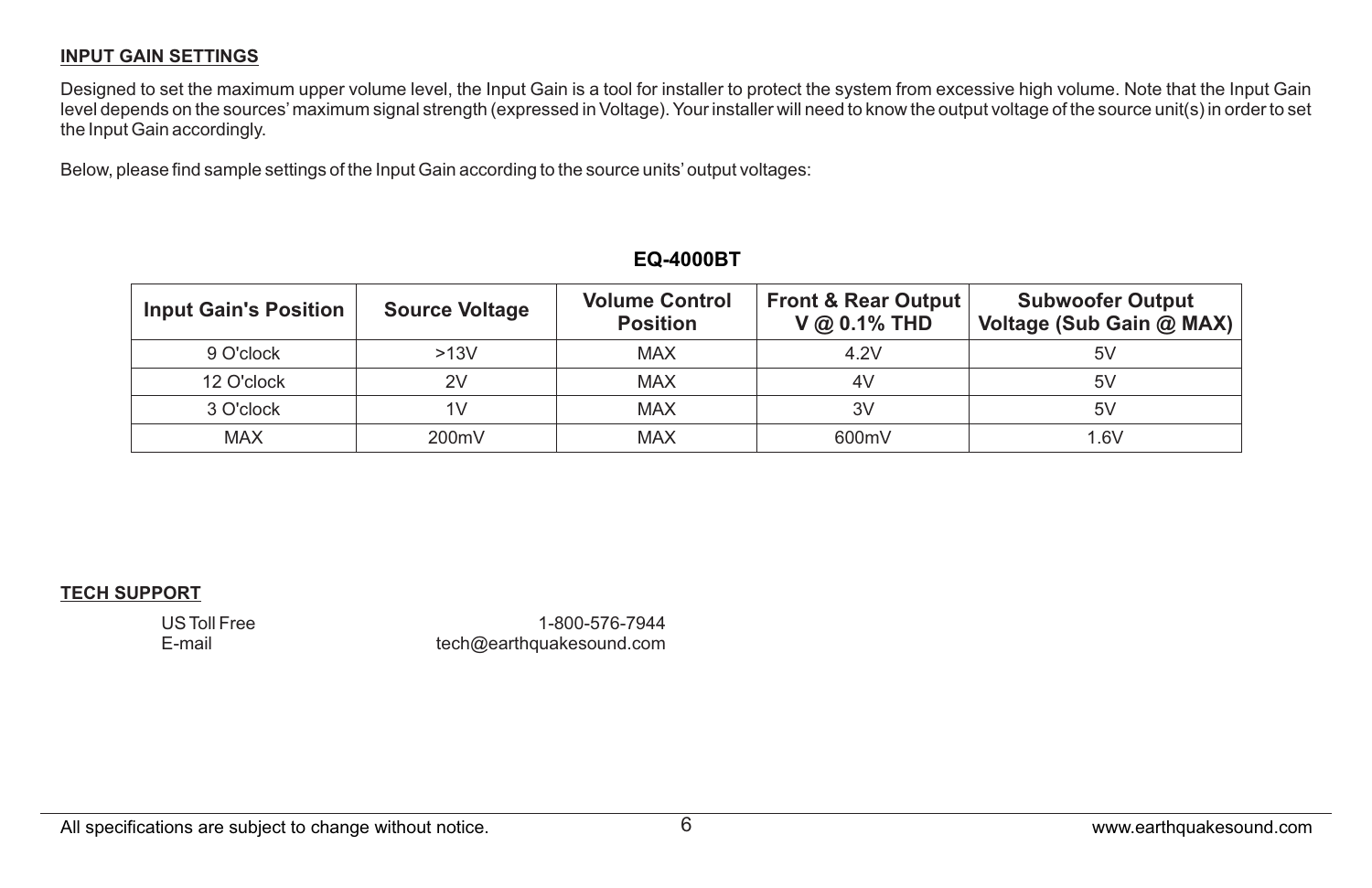### **WARRANTY GUIDELINES**

Earthquake warrants the original purchaser that all Factory Sealed New Audio Products be free from defects in material and workmanship, under normal and proper use, for a period of **five (5) years from the date of purchase** (as shown on the original sales receipt with serial number affixed/written on it).

The five (5) years warranty period is valid **only if the product is properly installed by an Earthquake authorized party**, and the warranty registration card is properly filled out and sent to Earthquake Sound Corporation.

#### **If the product is installed by a non-authorized party, a ninety (90) days warranty period applies.**

#### (A) Five (5) years limited warranty plan coverage guidelines:

- First year: Earthquake pays for labor, parts, and ground freight (only in US mainland, not including Alaska and Hawaii) back to customer.
- Second third, fourth & fifth year: Earthquake pays labor only. Customer must pay for parts and freight both ways.

#### (B) Warning:

Products (sent for repair) that are tested by Earthquake technicians and deemed to have no problem, will not be covered by the five (5) years limited warranty. Customer will be charged a minimum of one (1) hour of labor (ongoing rates) plus shipping charges back to customer.

(C) Earthquake agrees to repair or replace - at our option - all such defective products/parts subject to the following provisions:

- Defective products/parts have not been altered or repaired by other than an Earthquake factory approved technician.
- Products/parts are not subjected to negligence, misuse, improper use, or accident, damaged by improper line voltage, used with incompatible products, or have its serial number or any part of it altered, defaced, removed, or have been used in any way that is contrary to Earthquake's written instructions.

#### (D) Warranty Limitations:

Earthquake warranty does not cover products that have been modified and/or abused, including but not limited to the following:

- Damages to enclosure or part due to misuse, abuse, or improper use of cleaning materials/methods.
- Bent frame, broken speaker connectors and burnt tracers on PCB.
- Fading, deterioration of components and finish due to improper exposure to elements.
- Product/part damaged due to poor packaging or abusive shipping conditions.
- Subsequent damage to other products.

Awarranty claim will not be valid if the warranty registration card is not properly filled & returned to Earthquake with a copy of the sales receipt.

#### (E) Service Request:

To receive product(s) service, contact Earthquake Sound's service department at (510) 732-1000 and request an RMAnumber (Return Material Authorization), item(s) shipped without a valid RMA number will be refused. Make sure you provide us with your complete and correct shipping address, a valid phone number, and a brief description of the problem you are experiencing with the product. In most cases, our technicians might be able to resolve the problem over the phone, thus eliminating the need to ship the product.

#### (F) Shipping Instructions:

Product(s) must be packaged in its original protective box(es) to minimize transport damage. Shipper claims regarding item(s) damaged in transit must be presented to the carrier. Earthquake Sound Corporation reserves the right to refuse improperly packed product(s). A copy of original sales receipt must accompany product(s) returned for service. We encourage you to include a written description of the problem inside the package. Ship product to:

#### Earthquake Sound Corp. 2727 Mc Cone Avenue.

### Hayward, CA 94545

You are responsible for the cost of shipping the product to Earthquake Sound Corporation.

#### (G) Disputes Resolution:

All disputes - between clients and Earthquake Sound Corporation - resulting from the five (5) years limited warranty policy must be resolved according to the laws & regulations of the county of Alameda, California.